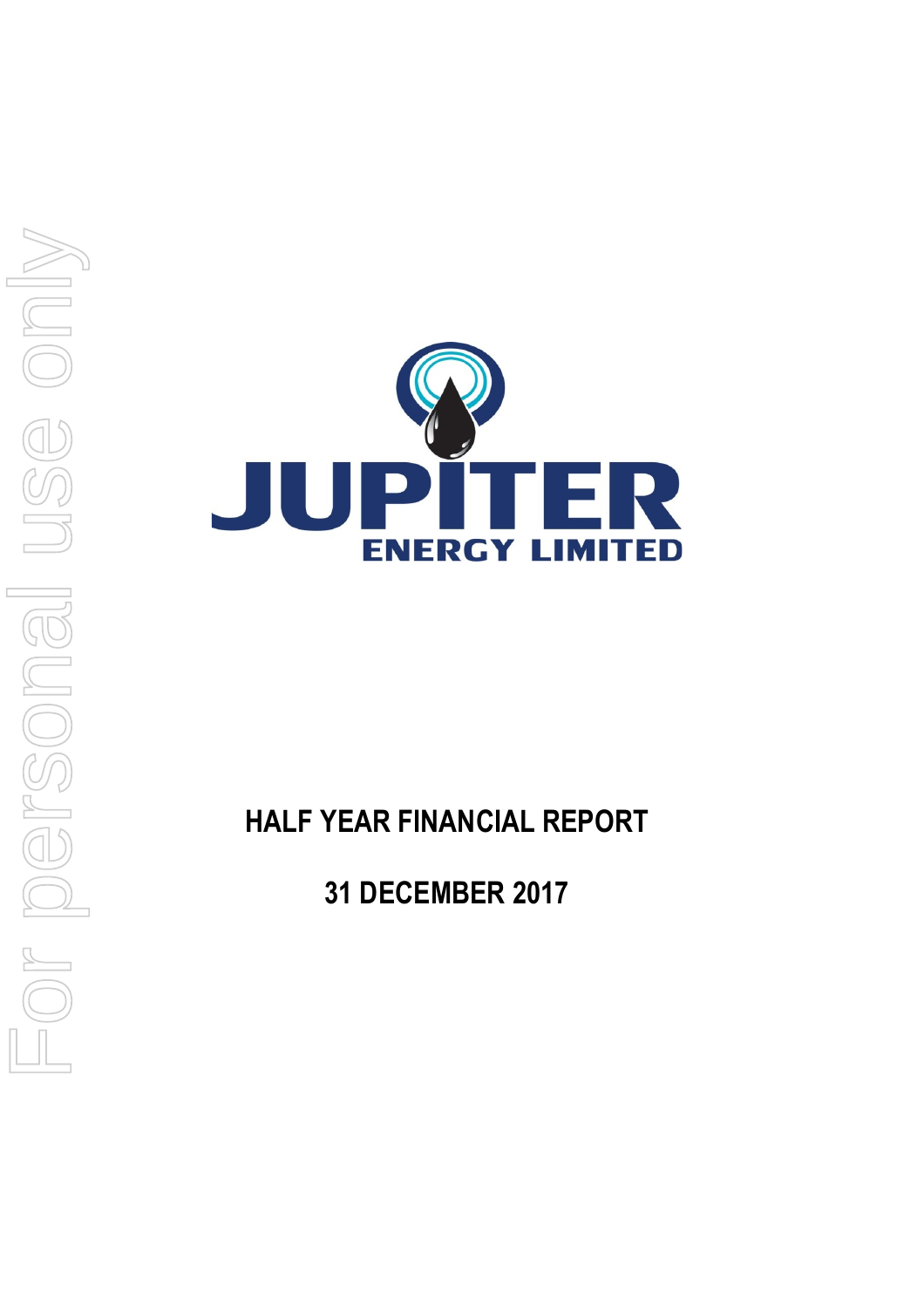### **CORPORATE DIRECTORY**

### **Directors and Officers**

Geoff Gander *Executive Chairman/CEO*

Alexey Kruzhkov *Non-Executive Director*

Baltabek Kuandykov *Non-Executive Director*

Alexander Kuzev *Non-Executive Director*

Scott Mison *Executive Director/Company Secretary* 

### **Principal and Registered Office**

Ground Floor PO Box 1282 10 Outram Street West Perth Western Australia 6005

West Perth Western Australia 6872

Telephone +61 8 9322 8222 Facsimile +61 8 9322 8244 Email info@jupiterenergy.com<br>Website www.iupiterenergy.com www.jupiterenergy.com

### **Auditors**

Ernst & Young 11 Mounts Bay Road Perth, Western Australia 6000

Telephone +61 8 9429 2222 +61 8 9429 2436

### **Bankers**

National Australia Bank Limited Perth Central Business Banking Centre UB13.03, 100 St Georges Terrace Perth WA 6000

### **Share Registry**

Computershare Investor Services Pty Ltd Level 2, 45 St George's Terrace Perth, Western Australia 6000

| Telephone | 1300 557 010 (within Australia)     |
|-----------|-------------------------------------|
|           | +61 3 9415 4000 (outside Australia) |
| Facsimile | +61 8 9323 2033                     |
| Website   | www.computershare.com               |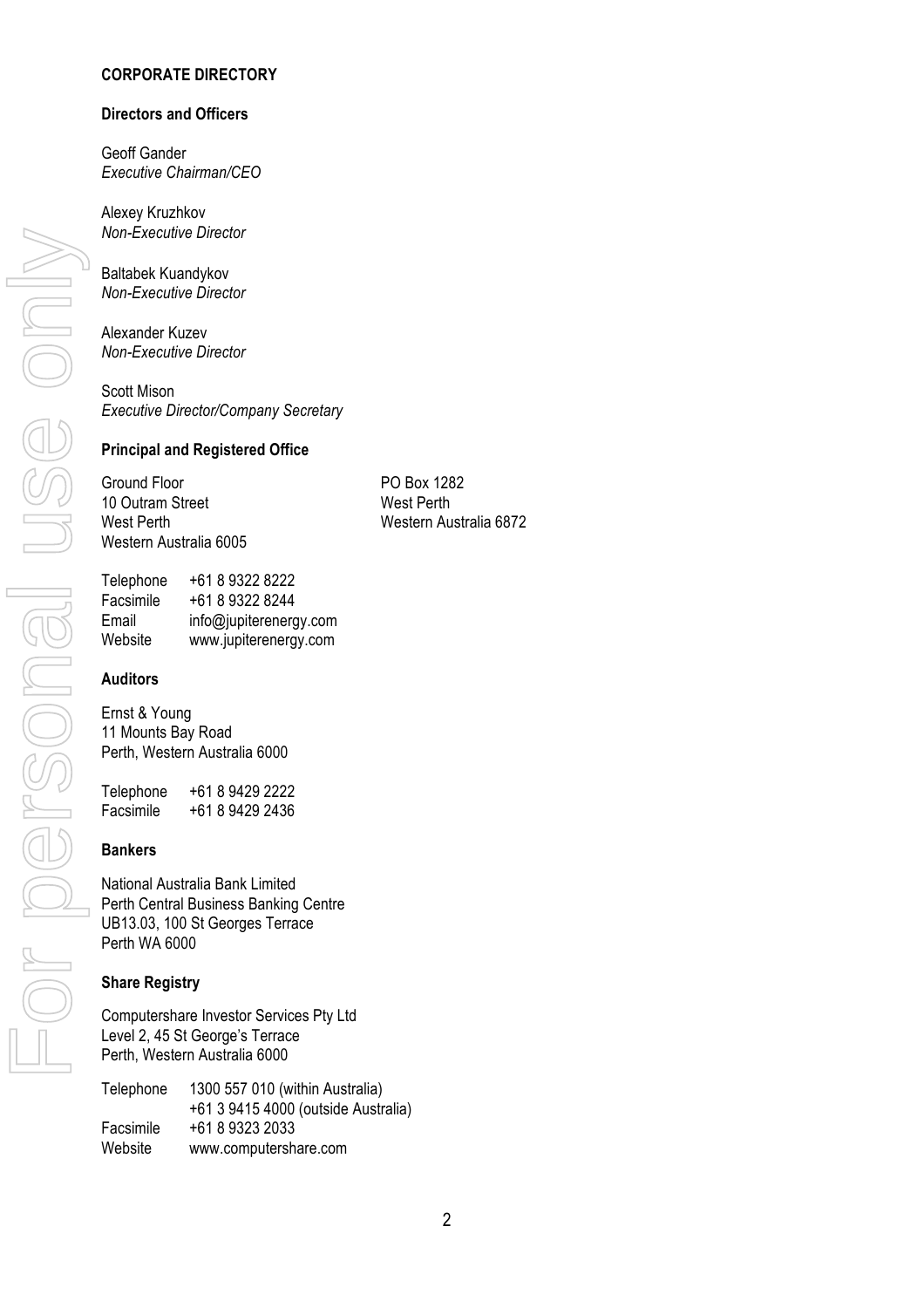### **ASX and KASE Codes**

Jupiter Energy Limited shares are listed on the Australian Securities Exchange under the code JPR and on the Kazakh Stock Exchange under JPRL\_AU.

### **DIRECTORS' REPORT**

Your directors submit the financial report of the consolidated entity for the half-year ended 31 December 2017.

### **Directors**

The names of directors who held office during or since the end of the half-year:

#### **Name**

Mr Geoff Gander Mr Baltabek Kuandykov Mr Scott Mison Mr Alexey Kruzhkov Mr Alexander Kuzev **Appointed 12 September 2017** 

The directors have been in office since the beginning of the period unless otherwise stated.

### **Operating Results**

This review covers the 6 months from 1 July 2017 to 31 December 2017 and the "Subsequent Events" section includes any significant events that have occurred between 1 January 2018 and the release date of this report.

The consolidated loss for the period after income tax was \$3,259,930 (2016: \$6,277,355).

At the end of December 2017, cash levels were \$939,747 (June 2017: \$397,109). Assets decreased to \$48,632,153 (June 2017: \$49,200,046) and equity decreased to \$(8,922,380) (June 2017: \$3,584,207).

### **Review of Operations**

The six month period to 31 December 2017 ("the Review Period") saw the Company return to domestic production on the Akkar East oilfield, with oil being produced from Wells 19, J-51 and J-52.

### **Oil Production and Revenues:**

There were approximately 25,600 barrels of oil produced during the Review Period. No barrels of oil were produced during the same Review Period in 2016.

Revenues from oil sales in this Review Period amounted to \$A677,989 (\$US528,197). Sales in the previous Review Period were \$A nil.

### **Production Report/Status of Well Licences:**

### *Production – Akkar North (East Block) Oilfield (J-50 well):*

The J-50 well remained shut in during the Review Period as the application process for a Trial Production Licence (TPL) for the well continued. The J-50 well is located on the Akkar North (East Block) accumulation and no TPL has been in effect on this area since 29 December 2014.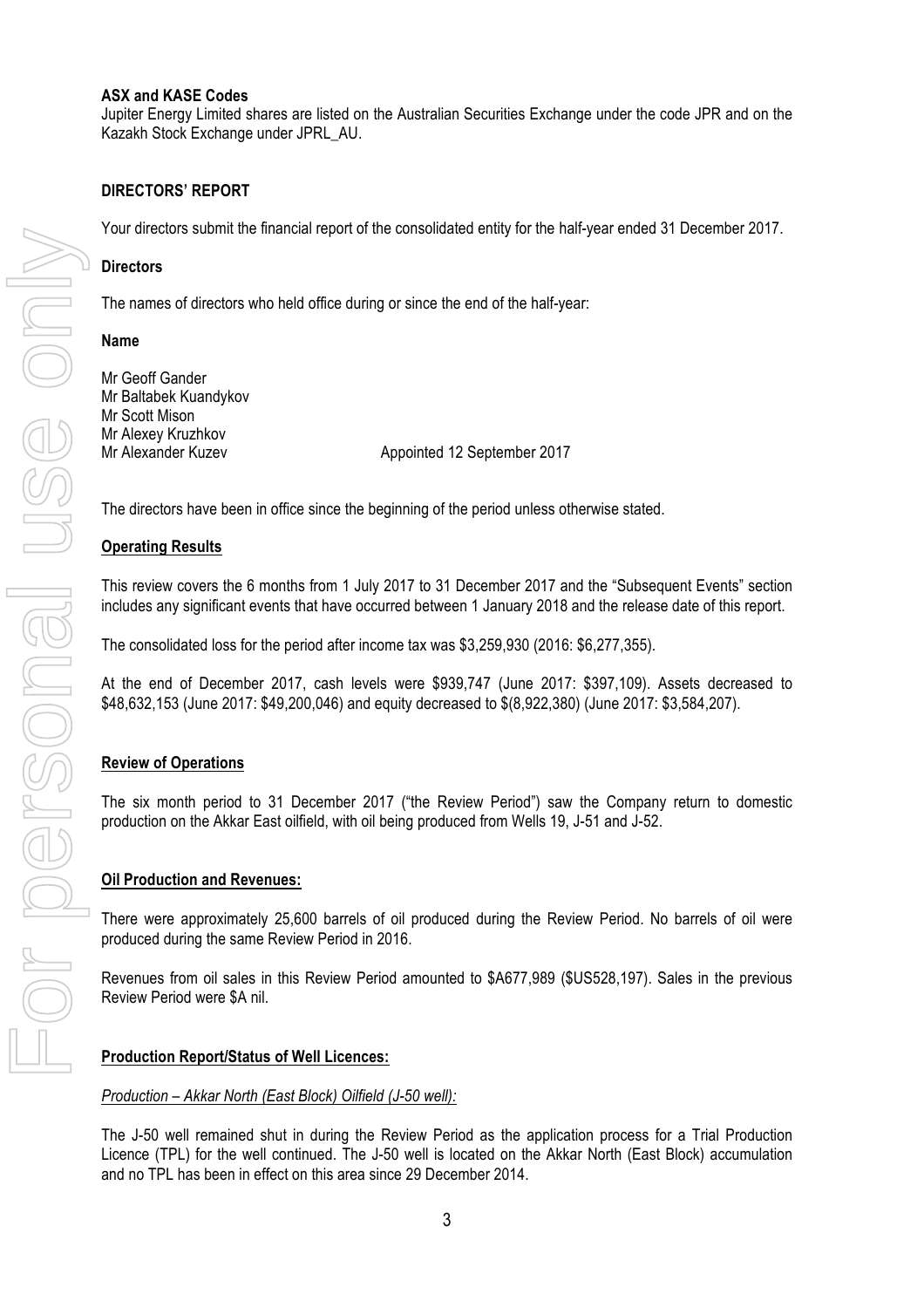The key reason for the delay in the issuing of a new TPL has revolved around a dispute over the ownership of the Akkar North (East Block) reserves. As the Company has previously advised, the dispute has been resolved in favour of Jupiter Energy and the Company has been confirmed by the relevant Kazakh authorities as the legal owner of the Akkar North (East Block) reserves.

With that matter now resolved, the Company is in the process of getting approval for a TPL for the J-50 well and once granted the well can recommence domestic oil production.

### *Production – Akkar East Oilfield (J-51, J-52, J-53 and # 19 wells):*

During the Review Period, approximately 25,600 barrels of oil were produced from Wells 19, J-51 and J-52 under their respective TPL's. These three wells are located on the northern section of the permit and are part of the East Akkar oilfield.

The J-53 well, which is also located on the Akkar East oilfield, was shut in for the entire Review Period, awaiting further remedial work before potentially coming back onto production. This work will be carried out when the appropriate funding and approvals are in place.

### *Production – West Zhetybai Oilfield (J-55, J-58 and J-59 wells):*

During the Review Period, no oil was produced from either the J-58 or J-59 wells under their respective TPL's. These two wells are located on the southern section of the permit and are part of the West Zhetybai oilfield.

The J-55 well, which is also located on the West Zhetybai oilfield, was shut in for the entire Review Period, awaiting further remedial work before potentially coming back onto production. This work will be carried out when the appropriate funding and approvals are in place.

It is expected that workovers on the J-58 and J-59 wells will be carried out in the next few months and the wells will then be ready to commence Trial Production.

The forward plan is for the J-58 well to be put on production from the T2B horizon, and J-59 will be used to test the potential of the shallow Jurassic horizon discovered during the drilling of the well, before being completed for production from the T2B horizon.

### *Status Of Licence under the Exploration Period*

The Company operates under Contract 2275 and this Contract has an Exploration Period that runs until 29 December 2019. No extension to the Exploration Period beyond 29 December 2019 is expected at this time.

The Company has an approved Work Program for the 2018 and 2019 years and intends to prepare all three oilfields (Akkar North (East Block), Akkar East and West Zhetybai) for commercial production before the end of the Exploration Period on 29 December 2019.

Assuming success, the Company will then operate under a 25 year Commercial Production licence allowing it to export at least 60% of its production into the export market.

### **Oil Sales:**

The Company is in frequent dialogue with various local oil marketing groups and is currently selling its oil into the domestic market through one trader. The trader is based in Aktau and pays for Jupiter's oil on a prepaid basis and is responsible for collection of the oil from the well head.

#### **Drilling Report:**

No new wells were drilled during the Review Period.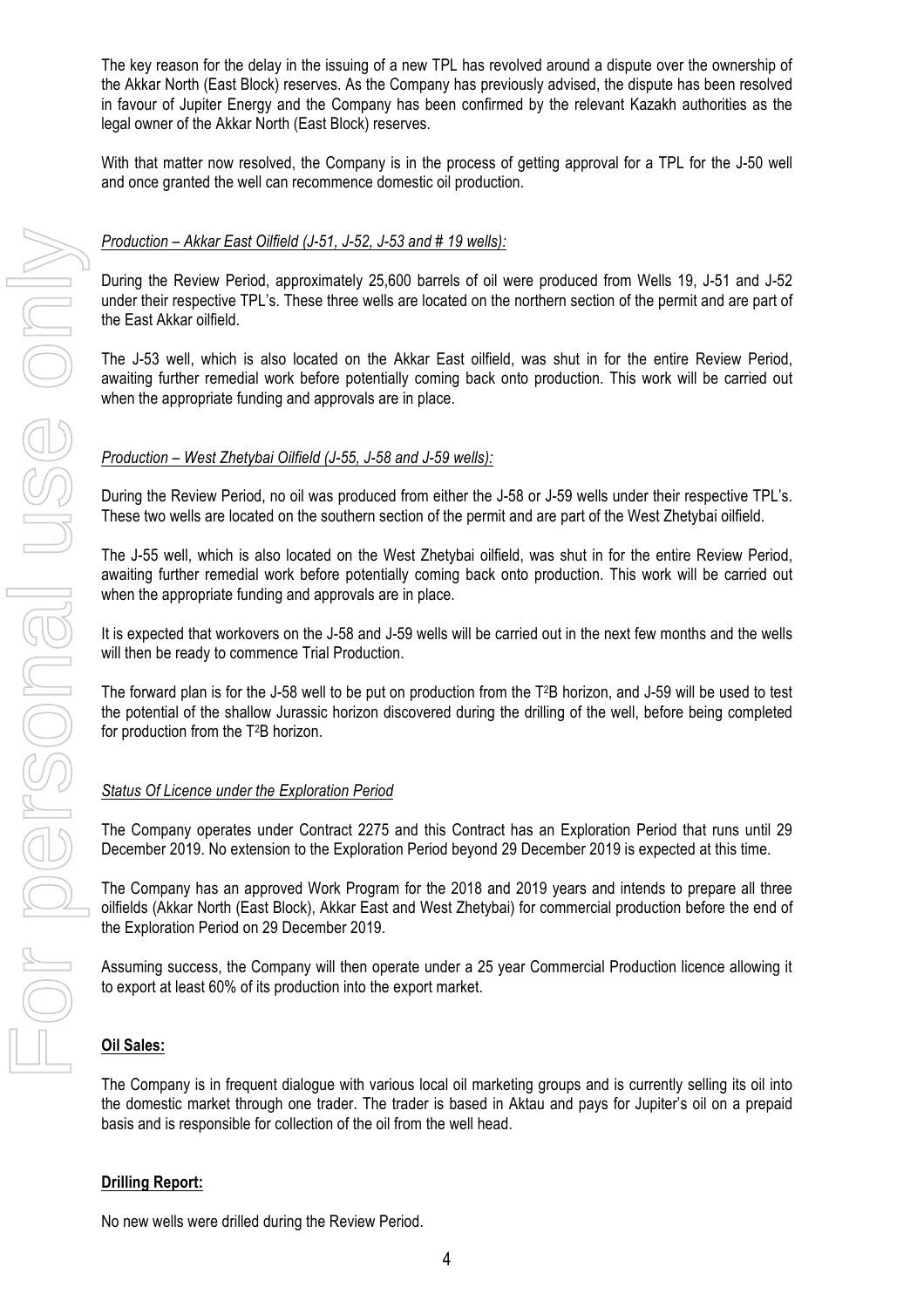Subject to obtaining the requisite approvals and funding, the Company plans to continue with its drilling program as soon as it is possible. At this stage, under the approved 2018-2019 Work Program, the drilling of two new wells is planned for 2018 and sidetracks are scheduled for wells J-53 and J-55 in 2019.

### **Significant Corporate Appointments:**

There were no significant corporate appointments made during the Review Period.

A number of key appointments were made within the Aktau office to support the return to oil production on the Akkar East oilfield.

### **2017 Annual General Meeting:**

The 2017 Annual General Meeting was held in Perth on Friday 10 November 2017 and all Resolutions were passed.

### **Funding and Capital Management:**

As at 31 December 2017, the Company had 153,377,693 listed shares trading under the ASX ticker "JPR" and the KASE ticker "AU\_JPRL".

The Company delisted from London's AIM on 25 August 2017. This was driven by a desire to reduce corporate cashflow and also was a reflection of the lack of European capital markets activity being undertaken by the Company and the low trading volumes on AIM.

The Company has no options or Performance Shares, listed or unlisted, on issue.

As at 31 December 2017, total Company debt outstanding was \$US43,283,174 (\$A55,20,257) through a total of five (5) Promissory Notes, with the following holders:

- Waterford Petroleum Limited: \$US17,371,150
- Waterford Petroleum Limited: \$US10,877,706
- Mobile Energy Limited: \$US11,605,754
- Midocean Holdings Limited: \$US2,609,350
- Other Private Investors: \$US819,214

As at 31 December 2017, the Company had drawn down \$US1,027,898 (\$A1,315,710) (including accrued interest) under the 2017 \$US5,000,000 (\$A6,400,000) Funding Agreement with Waterford. This meant a further \$US3,972,102 (\$A5,084,290) was still available under this funding agreement as at 31 December 2017.

The Company also still has access to a further \$US1,191,267 (\$A1,524,822) (including accrued interest) under the 2016 Funding Agreement.

Directors have deferred their Directors' Fees since February 2015 and will continue to do so until such time that the Company has an improved cashflow position.

The Company is still reviewing its ongoing funding requirements for 2018 and the directors are exploring a range of options for financing the further development of the Akkar East and West Zhetybai fields during 2018 and beyond, to the stage where export oil sales are being achieved and further development of the field is selffunding; these options may include the further issue of new equity, reserve based debt, convertible debt or a combination of these and other funding instruments.

Once the appropriate funding has been secured, the further development of both the Akkar East and West Zhetybai fields, and in particular building of the topside infrastructure on Akkar East including a processing facility and gas separation plant, will be accelerated.

Based on current management forecasts, the Company has sufficient working capital, including its access to the remaining funding under the 2017 Funding Agreement and the additional funding from the 2016 Funding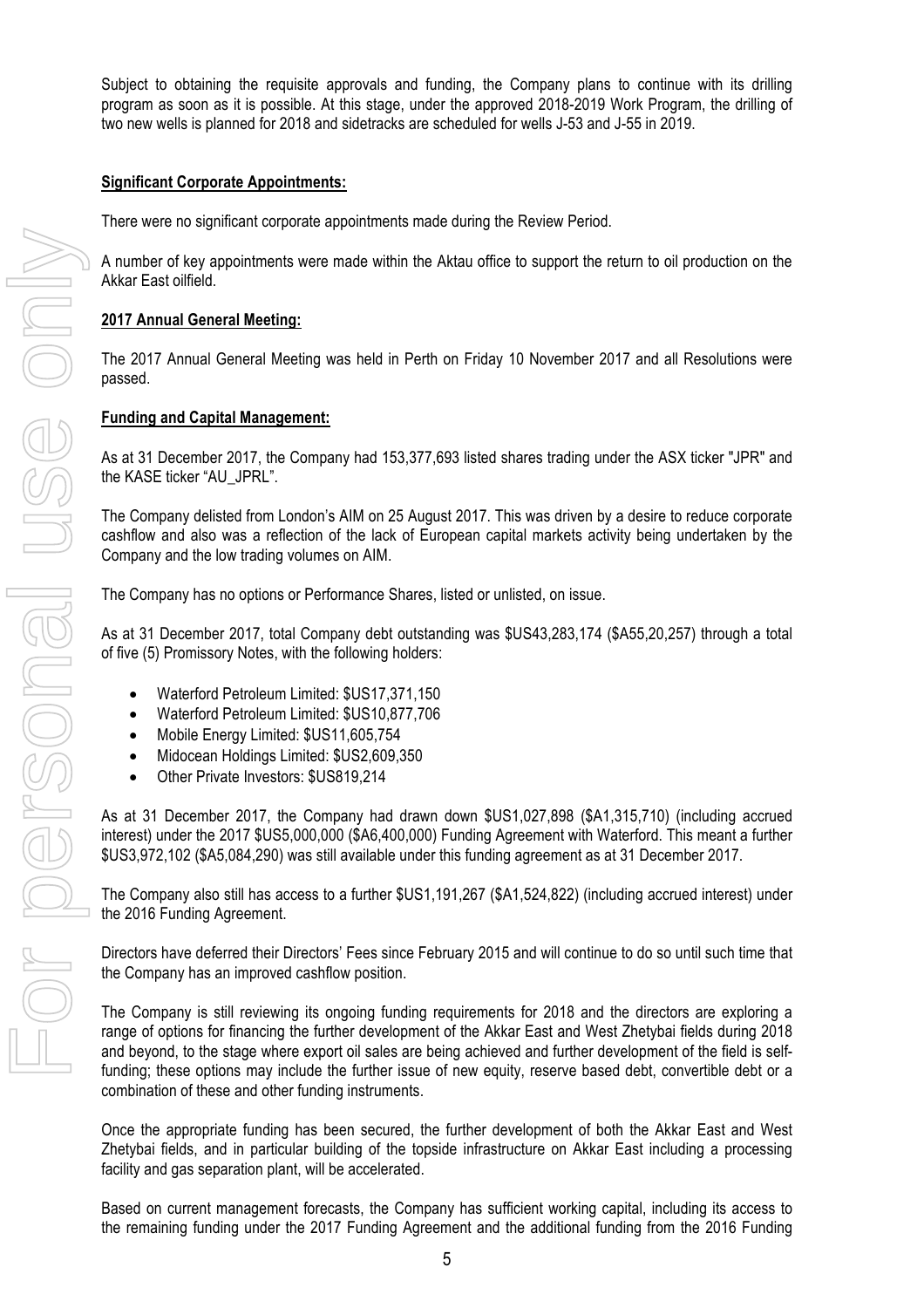Agreement, until September 2018. The Company continues to seek a longer term funding package that will enable the continuation of the approved 2018-2019 Work Program, recommencing domestic oil production from the West Zhetybai field and for on-going working capital in the 2nd half of 2018 and beyond.

### **Subsequent Events:**

There have been no Subsequent Events to report between 1 January 2018 and the date of this Report.

### **Summary:**

The Company had a productive 6 month period from 1 July to 31 December 2017.

The recovery in global oil prices meant that Kazakh domestic oil prices returned to a level that allowed for production to recommence and approximately 25,600 barrels of oil were produced, deriving revenues of almost \$A677,989 (\$US528,197).

Since acquiring an exploration permit in 2008, independent reserve reports continue to confirm that that Jupiter has now discovered two sizeable oilfields with significant reserves and resources. The goal of developing Jupiter Energy into a full cycle E&P company with a meaningful production profile and sizeable 2P reserves base remains the key objective for the Board and Management and the Company remains confident of continuing to make progress towards achieving this goal during 2018.

### **Competent Persons Statement:**

#### **General**

Alexey Glebov, PhD, with over 33 years' oil & gas industry experience, is the qualified person as defined in the AIM Guidance Note on Mining and Oil & Gas Companies dated June 2009, who has reviewed and approved the technical information contained in this report. Alexey PhD's in technical science (1992) and geology science (2006), an Honors Degree in Geology and Geophysics (1984) from Novosibirsk State University and a Gold Medal (1985) from USSR Academy of Sciences. He is a member since 2001 of the European Association of Geoscientists & Engineers (EAGE #M2001-097) and was made an Honorary Oilman in 2011 by the Ministry of Energy of the Russian Federation. Alexey Glebov is qualified in accordance with ASX Listing Rule 5.41.

#### *Auditor's Independence Declaration*

In accordance with section 307C of the Corporations Act 2001, the Directors have obtained a declaration of independence from Ernst & Young, the consolidated entity's auditors. The independence declaration is included at page 9 of the financial report.

Dated at Perth on 16 March 2018.

This report is signed in accordance with a resolution of the Board of Directors.

**G A Gander Executive Chairman/CEO**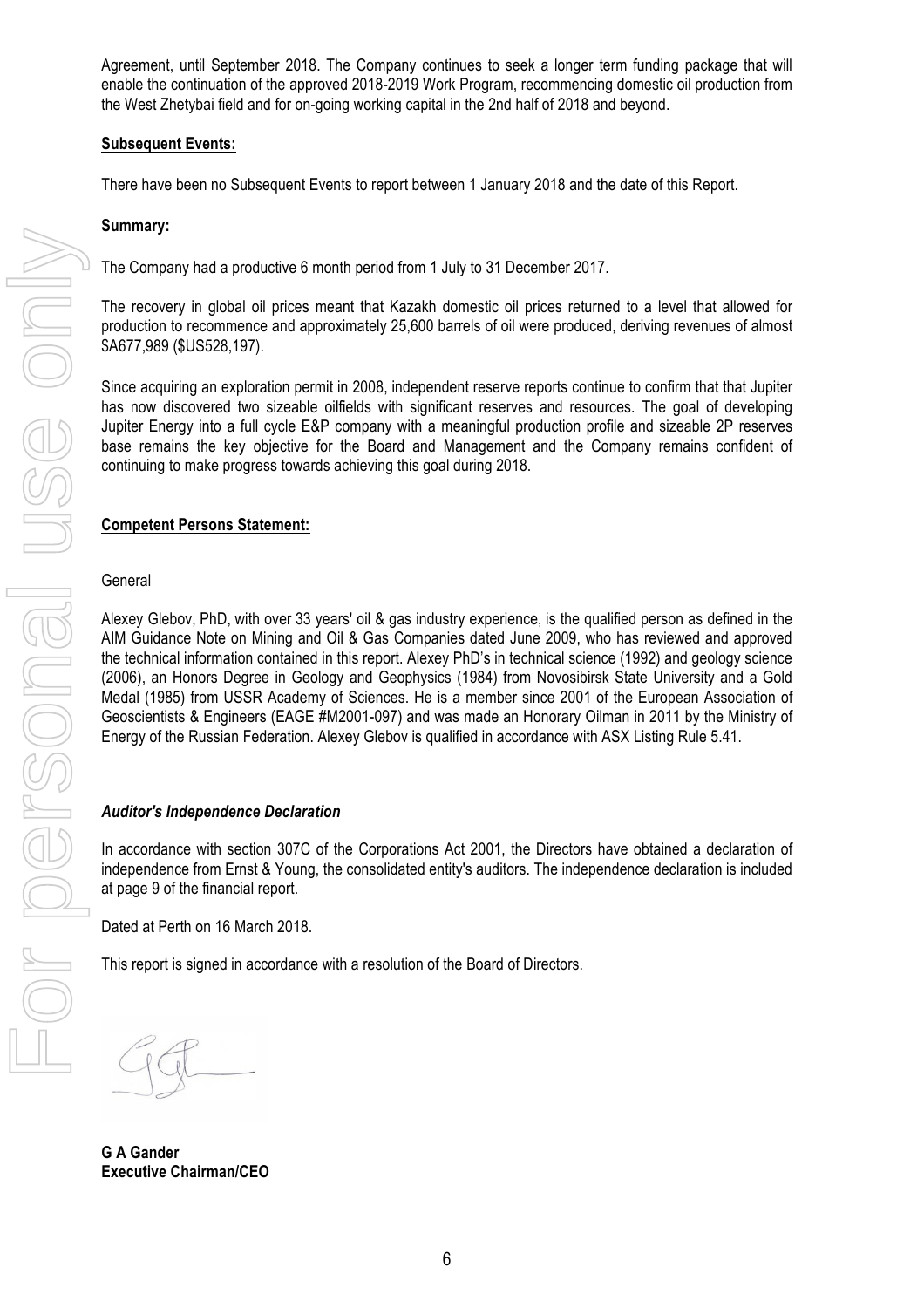

Ernst & Young 11 Mounts Bay Road Perth WA 6000 Australia GPO Box M939 Perth WA 6843

Tel: +61 8 9429 2222 Fax: +61 8 9429 2436 ey.com/au

# **Auditor's Independence Declaration to the Directors of Jupiter Energy Limited**

As lead auditor for the review of Jupiter Energy Limited for the half year ended 31 December 2017, I declare to the best of my knowledge and belief, there have been:

- a) no contraventions of the auditor independence requirements of the *Corporations Act 2001* in relation to the review*;* and
- b) no contraventions of any applicable code of professional conduct in relation to the review.

This declaration is in respect of Jupiter Energy Limited and the entities it controlled during the financial period.

 $\leq$ rne $\downarrow$  $\frac{6}{5}$ 

Ernst & Young

Darryn Hall Partner 16 March 2018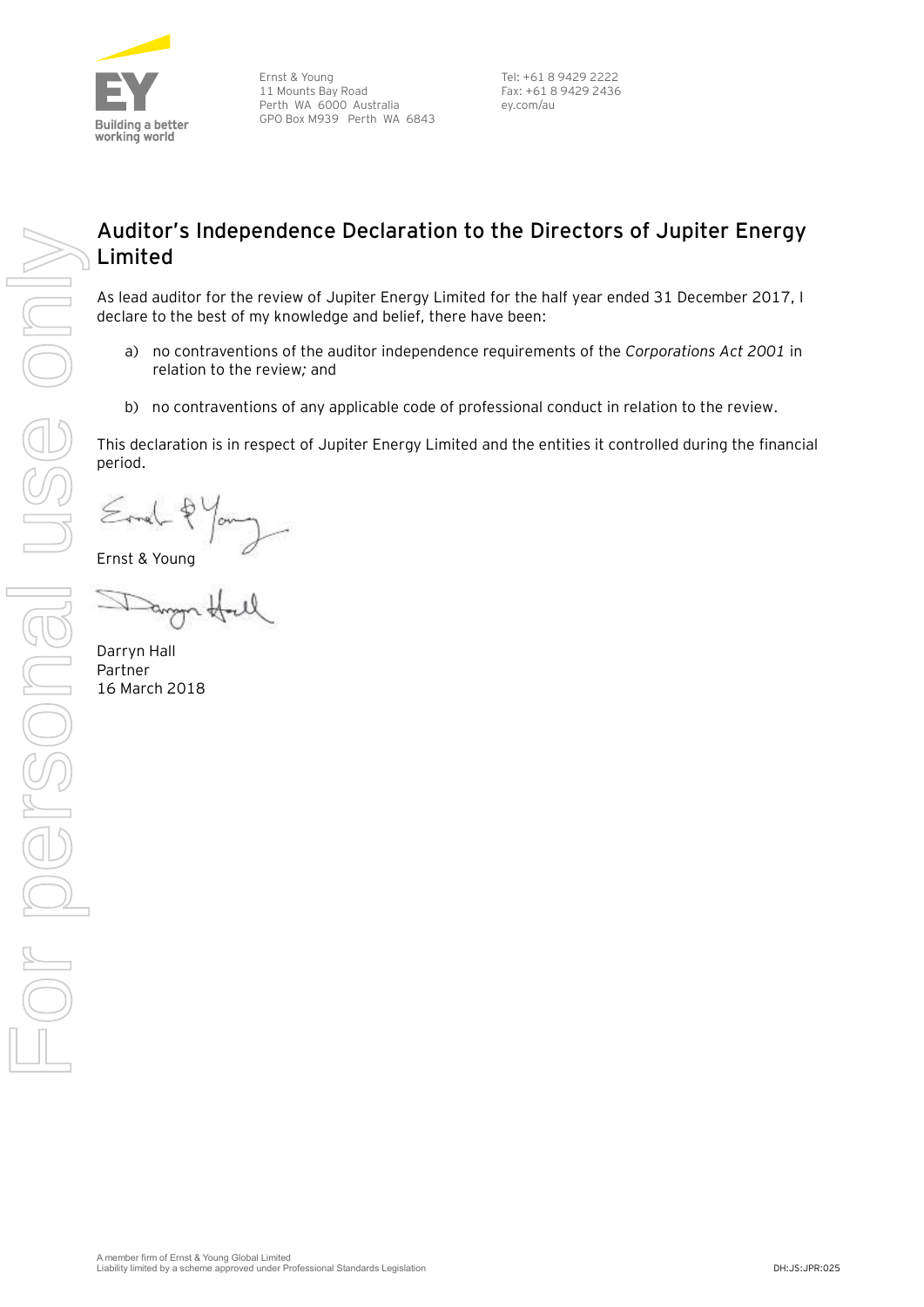

Ernst & Young 11 Mounts Bay Road Perth WA 6000 Australia GPO Box M939 Perth WA 6843

Tel: +61 8 9429 2222 Fax: +61 8 9429 2436 ey.com/au

# **Independent auditor's review report to the members of Jupiter Energy Limited**

# **Report on the half-year financial report**

### **Conclusion**

We have reviewed the accompanying half-year financial report of Jupiter Energy Limited (the Company) and its subsidiaries (collectively the Group), which comprises the statement of financial position as at 31 December 2017, the statement of comprehensive income, statement of changes in equity and statement of cash flows for the half-year ended on that date, notes comprising a summary of significant accounting policies and other explanatory information, and the directors' declaration.

Based on our review, which is not an audit, nothing has come to our attention that causes us to believe that the half-year financial report of the Group is not in accordance with the *Corporations Act 2001*, including:

- a) giving a true and fair view of the consolidated financial position of the Group as at 31 December 2017 and of its consolidated financial performance for the half-year ended on that date; and
- b) complying with Accounting Standard AASB 134 *Interim Financial Reporting* and the *Corporations Regulations 2001*.

### **Emphasis of matter – Material uncertainty related to going concern**

We draw attention to Note 2 in the financial report, which describes the principal conditions that raise doubt about the Group's ability to continue as a going concern. These events or conditions indicate that a material uncertainty exists that may cast significant doubt on the Group's ability to continue as a going concern. Our conclusion is not modified in respect of this matter.

### **Directors' responsibility for the half-year financial report**

The directors of the Company are responsible for the preparation of the half-year financial report that gives a true and fair view in accordance with Australian Accounting Standards and the *Corporations Act 2001* and for such internal control as the directors determine is necessary to enable the preparation of the half-year financial report that is free from material misstatement, whether due to fraud or error.

### **Auditor's responsibility**

Our responsibility is to express a conclusion on the half-year financial report based on our review. We conducted our review in accordance with Auditing Standard on Review Engagements ASRE 2410 Review of a Financial Report Performed by the Independent Auditor of the Entity, in order to state whether, on the basis of the procedures described, anything has come to our attention that causes us to believe that the half-year financial report is not in accordance with the Corporations Act 2001 including: giving a true and fair view of the Group's consolidated financial position as at 31 December 2017 and its consolidated financial performance for the half-year ended on that date; and complying with Accounting Standard AASB 134 Interim Financial Reporting and the Corporations Regulations 2001. As the auditor of the Group, ASRE 2410 requires that we comply with the ethical requirements relevant to the audit of the annual financial report.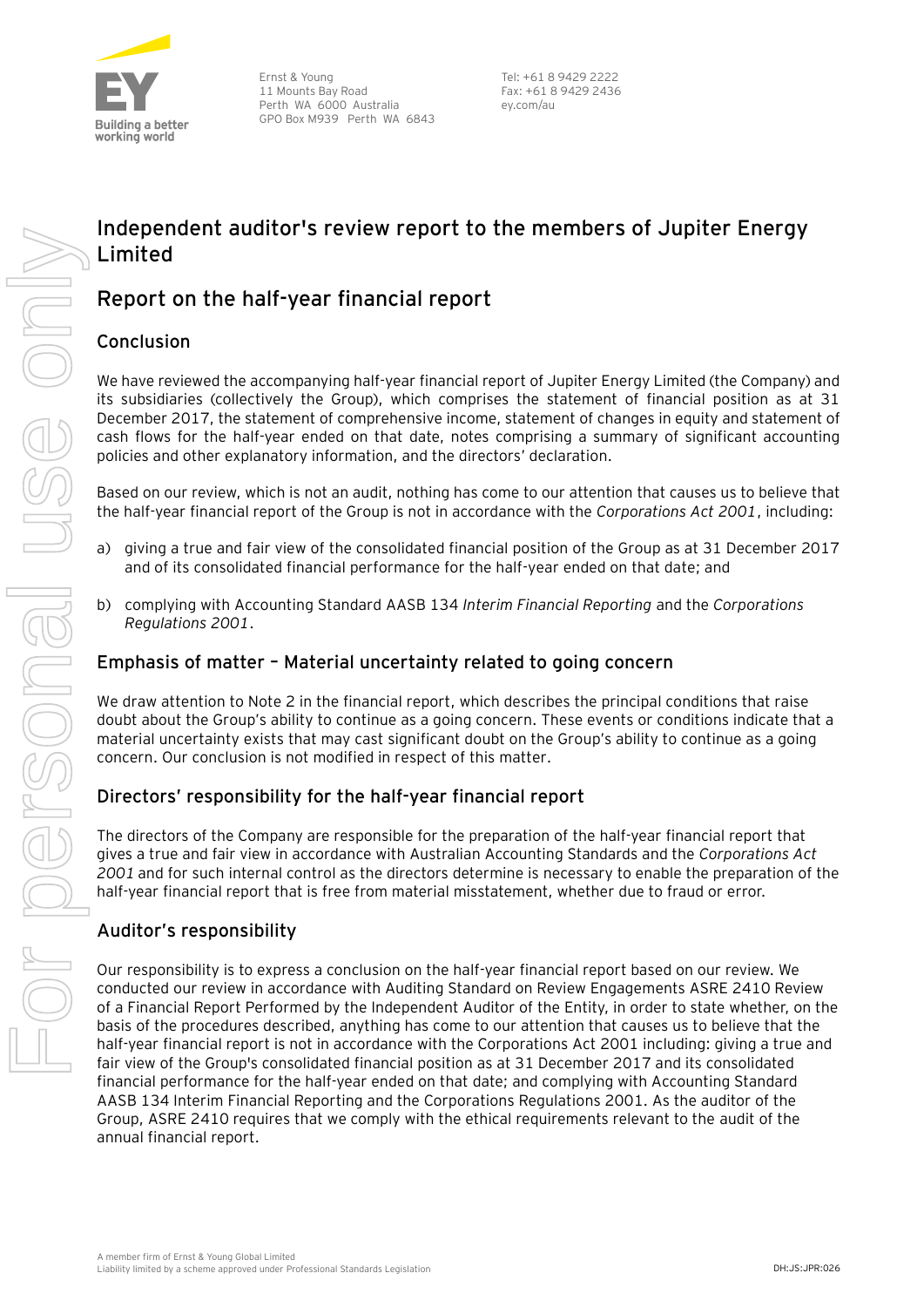

A review of a half-year financial report consists of making enquiries, primarily of persons responsible for financial and accounting matters, and applying analytical and other review procedures. A review is substantially less in scope than an audit conducted in accordance with Australian Auditing Standards and consequently does not enable us to obtain assurance that we would become aware of all significant matters that might be identified in an audit. Accordingly, we do not express an audit opinion.

### **Independence**

In conducting our review, we have complied with the independence requirements of the *Corporations Act 2001*.

 $\leq$ rma $\subset$   $\uparrow$   $\uparrow$ 

Darryn Hall Partner Perth 16 March 2018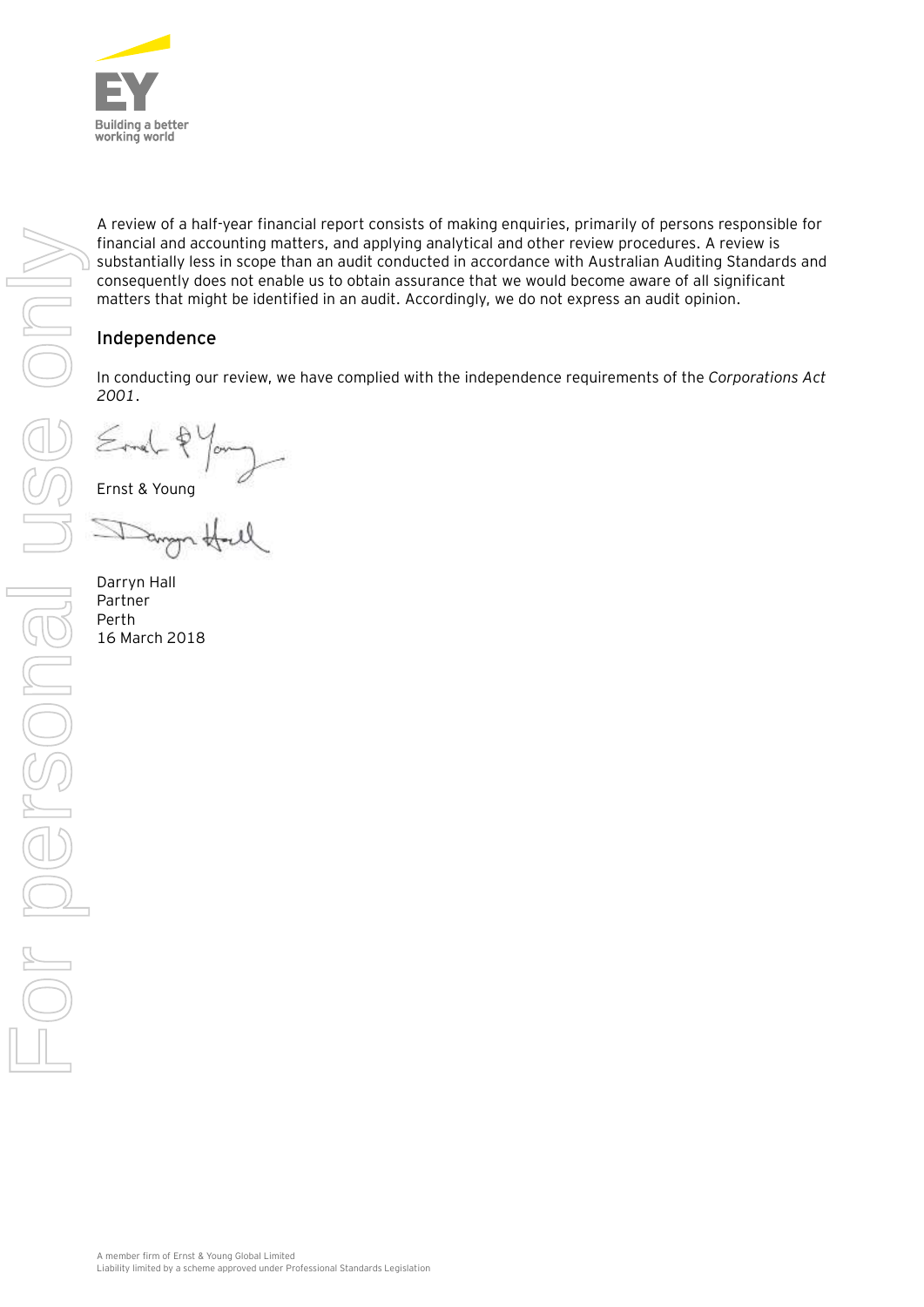### **DIRECTORS' DECLARATION**

In accordance with a resolution of the Directors of Jupiter Energy Limited, I state that:

In the opinion of the Directors:

- a. The financial statements and notes of the consolidated entity are in accordance with the Corporations Act 2001, including:
	- I. giving a true and fair view of the financial position of the consolidated entity as at 31 December 2017 and the performance for the half-year ended on that date, and
	- II. complying with Accounting Standard AASB 134 "Interim Financial Reporting" and the Corporations Regulations 2001; and
- b. Subject to the matters disclosed at note 2(a), there are reasonable grounds to believe that the company will be able to pay its debts as and when they become due and payable.

This declaration is made in accordance with a resolution of the Board of Directors.

**G A Gander Executive Chairman/CEO**

Signed at Perth 16 March 2018.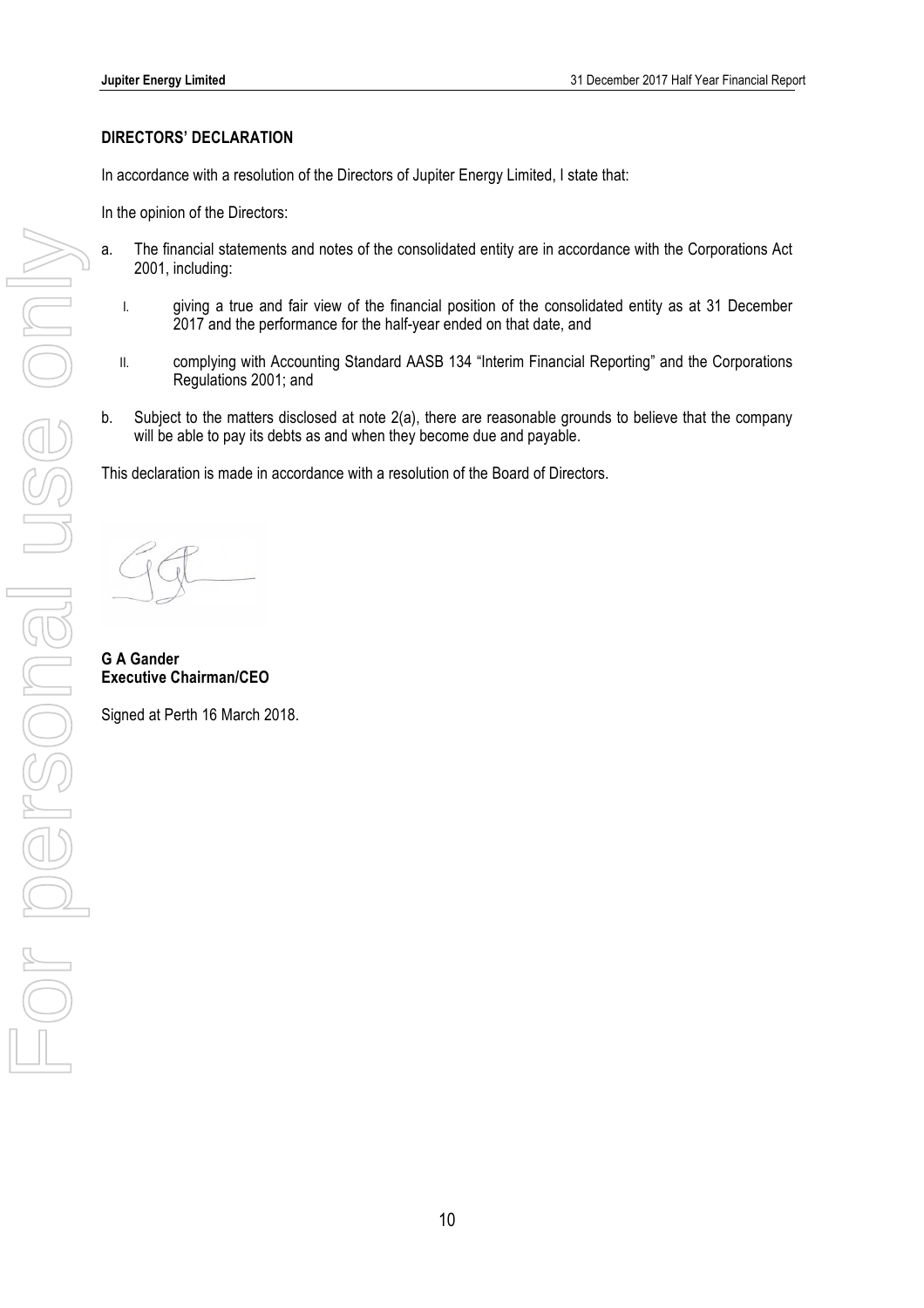### **STATEMENT OF COMPREHENSIVE INCOME FOR THE HALF YEAR ENDED 31 DECEMBER 2017**

|                                                                                           |      | <b>Consolidated Entity</b>        |                                   |
|-------------------------------------------------------------------------------------------|------|-----------------------------------|-----------------------------------|
|                                                                                           | Note | 6 months to<br>31 Dec 2017<br>\$Α | 6 months to<br>31 Dec 2016<br>\$Α |
| Revenue                                                                                   |      | 677,989                           |                                   |
| Cost of sales                                                                             |      | (329, 747)                        |                                   |
| <b>Gross profit</b>                                                                       |      | 348,242                           |                                   |
| Foreign currency gain / (loss)                                                            |      | 955,143                           | (1,343,720)                       |
| General and administrative costs                                                          |      | (970, 638)                        | (1,702,186)                       |
| <b>Operating loss</b>                                                                     |      | (332, 747)                        | (3,045,906)                       |
|                                                                                           |      |                                   |                                   |
| Finance income                                                                            |      | 9,189                             | 9,363                             |
| Finance costs                                                                             |      | (3,601,865)                       | (3,240,812)                       |
| Loss before tax                                                                           |      | (3, 259, 930)                     | (6, 277, 355)                     |
| Income tax expense                                                                        |      |                                   |                                   |
| Loss after income tax                                                                     |      | (3, 259, 930)                     | (6, 277, 355)                     |
|                                                                                           |      |                                   |                                   |
| Other comprehensive income in subsequent periods (net<br>of tax)                          |      |                                   |                                   |
| Foreign currency translation                                                              |      | (2,078,242)                       | 2,422,766                         |
| Total comprehensive loss for the period                                                   |      | (5,338,172)                       | (3,854,589)                       |
| Loss per share attributable to ordinary equity holders of<br>the parent (cents per share) |      |                                   |                                   |
| Basic loss per share                                                                      |      | (2.13)                            | (4.09)                            |
| Diluted loss per share                                                                    |      | (2.13)                            | (4.09)                            |

*The above Statement of Comprehensive Income should be read in conjunction with the accompanying notes.*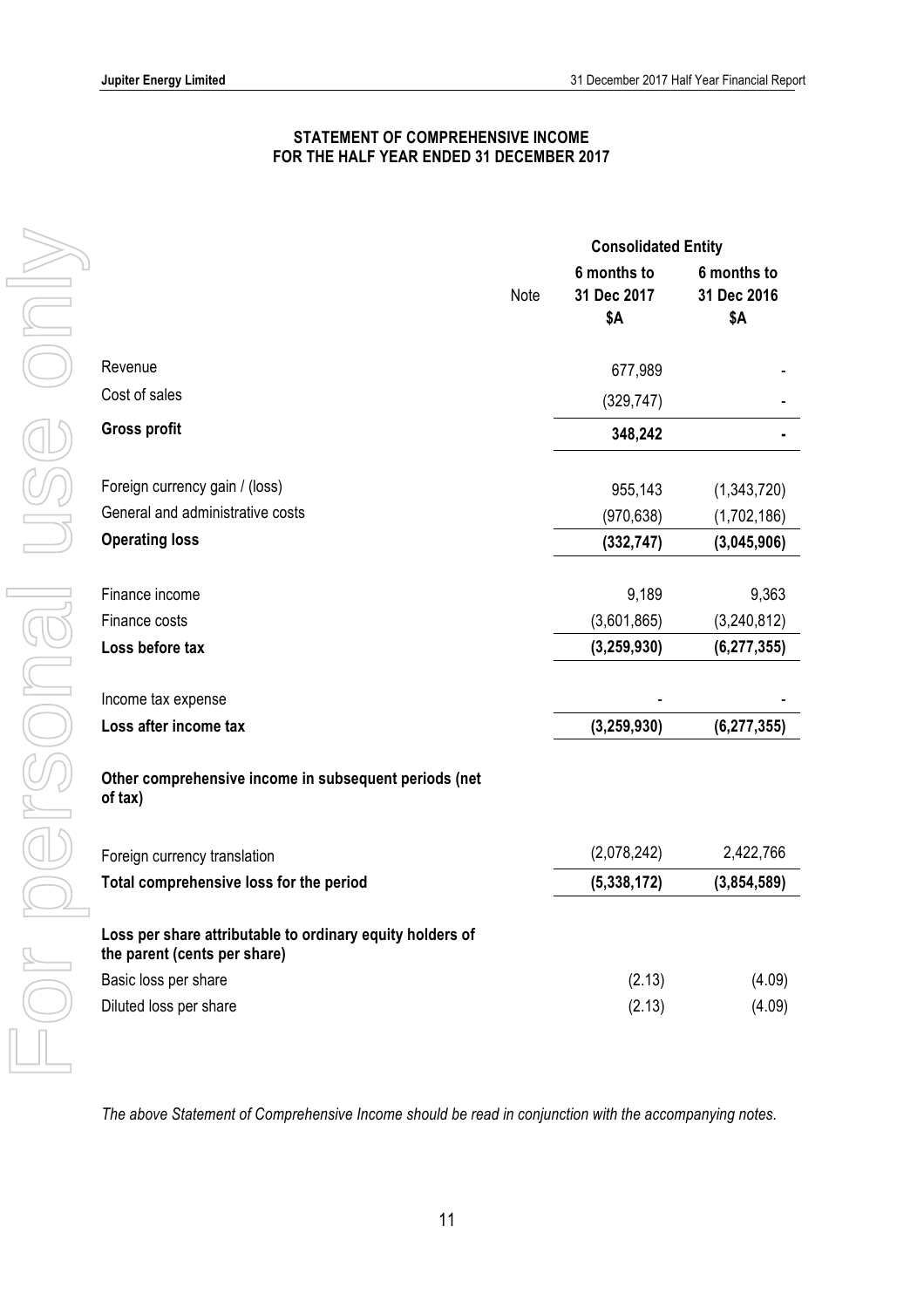### **STATEMENT OF FINANCIAL POSITION AS AT 31 DECEMBER 2017**

|                                        | Note | 31 Dec 2017<br><b>\$A</b> | 30 June 2017<br>\$Α |
|----------------------------------------|------|---------------------------|---------------------|
|                                        |      |                           |                     |
| <b>ASSETS</b>                          |      |                           |                     |
| <b>Current Assets</b>                  |      |                           |                     |
| Cash and cash equivalents              | 4    | 939,747                   | 397,109             |
| Trade and other receivables            |      | 486,407                   | 145,139             |
| Other current assets                   |      | 18,653                    | 16,489              |
| Inventories                            |      | 41,970                    | 18,352              |
| <b>Total Current Assets</b>            |      | 1,486,777                 | 577,089             |
| <b>Non-Current Assets</b>              |      |                           |                     |
| Trade and other receivables            |      | 2,519,141                 | 2,845,507           |
| Oil and gas properties                 | 6    | 16,734,660                | 15,112,180          |
| Plant and equipment                    |      | 678,294                   | 338,386             |
| Exploration and evaluation expenditure | 5    | 26,821,744                | 29,930,249          |
| Other financial assets                 |      | 391,537                   | 396,635             |
| <b>Total Non-Current Assets</b>        |      | 47,145,376                | 48,622,957          |
| <b>Total Assets</b>                    |      | 48,632,153                | 49,200,046          |
| <b>Current Liabilities</b>             |      |                           |                     |
| Trade and other payables               | 7    | 1,274,248                 | 877,359             |
| Unearned revenue                       | 8    | 528,929                   |                     |
| <b>Total Current Liabilities</b>       |      | 1,813,177                 | 877,359             |
| <b>Non-current Liabilities</b>         |      |                           |                     |
| Provisions                             |      | 221,097                   | 234,680             |
| Other financial liabilities            | 9    | 55,520,257                | 51,672,210          |
| <b>Total Non-Current Liabilities</b>   |      | 55,741,354                | 51,906,890          |
| <b>Total Liabilities</b>               |      | 57,554,531                | 52,784,249          |
| Net (Liability) / Assets               |      | (8,922,378)               | (3, 584, 203)       |
|                                        |      |                           |                     |
| <b>Equity</b>                          |      |                           |                     |
| Contributed equity                     | 10   | 85,633,935                | 85,633,935          |
| Share based payment reserve            |      | 5,764,014                 | 5,764,014           |
| Foreign currency translation reserve   |      | (27,600,487)              | (25, 522, 243)      |
| <b>Accumulated losses</b>              |      | (72, 719, 841)            | (69, 459, 909)      |
| <b>Total (Deficiency)/ Equity</b>      |      | (8,922,378)               | (3, 584, 203)       |

*The above Statement of Financial Position should be read in conjunction with the accompanying notes.*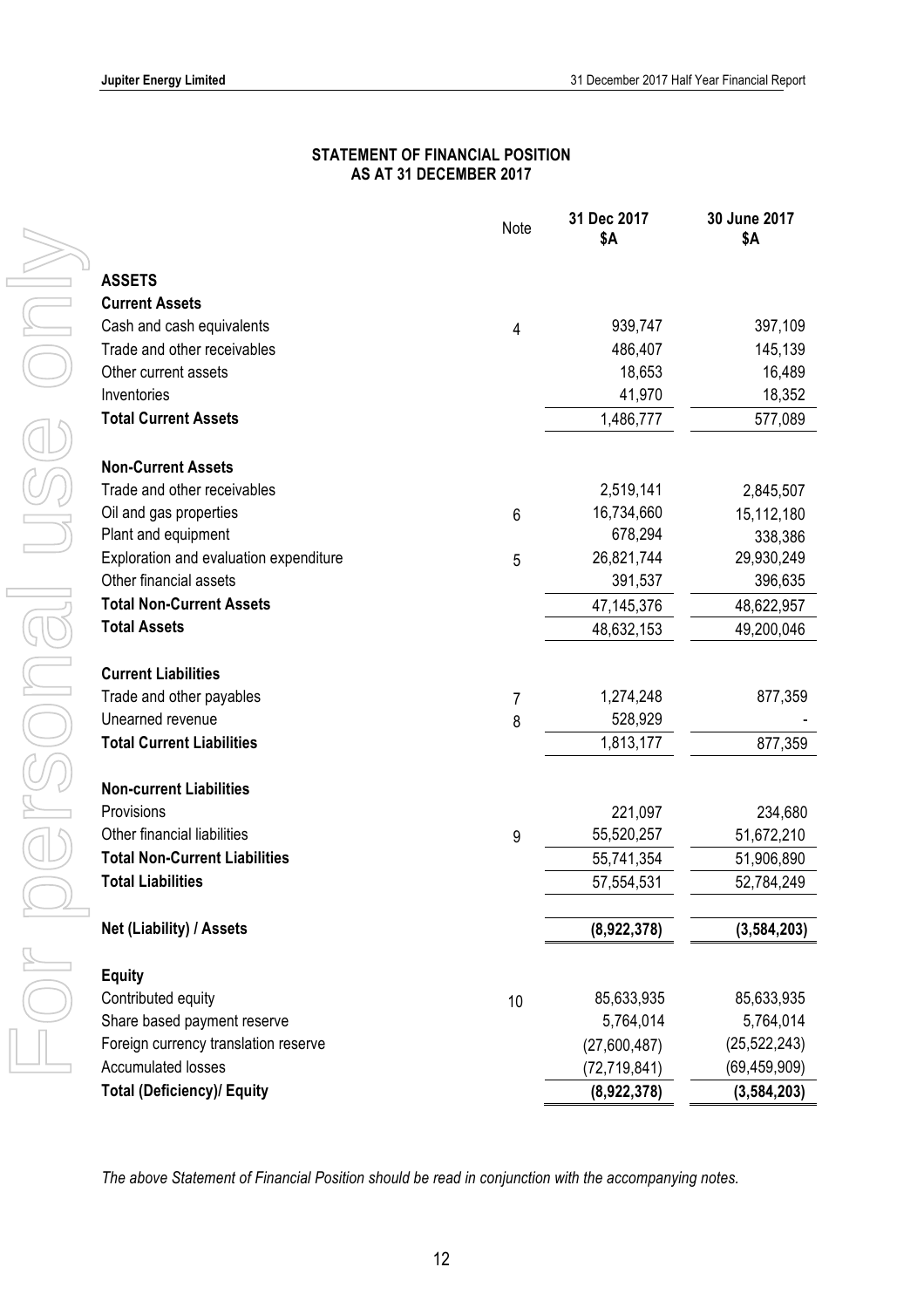### **STATEMENT OF CHANGES IN EQUITY FOR THE HALF YEAR ENDED 31 DECEMBER 2017**

| <b>CONSOLIDATED</b>                    | Issued<br>Capital | Share<br>based<br>payment<br>reserve | Foreign<br>currency<br>translation<br>reserve | Accumulated<br>Losses | <b>Total Equity</b> |
|----------------------------------------|-------------------|--------------------------------------|-----------------------------------------------|-----------------------|---------------------|
|                                        | \$Α               | \$Α                                  | \$Α                                           | \$Α                   | \$Α                 |
| As at 1 July 2017                      | 85,633,935        | 5,764,014                            | (25, 522, 243)                                | (69, 459, 909)        | (3, 584, 203)       |
| Loss for the period                    |                   |                                      |                                               | (3,259,930)           | (3, 259, 930)       |
| Other comprehensive income             |                   | $\overline{\phantom{a}}$             | (2,078,242)                                   |                       | (2,078,242)         |
| Total comprehensive income /<br>(loss) |                   |                                      | (2,078,242)                                   | (3,259,930)           | (5,338,172)         |
| As at 31 December 2017                 | 85,633,935        | 5,764,014                            | (27,600,487)                                  | (72, 719, 841)        | (8,922,379)         |
|                                        |                   |                                      |                                               |                       |                     |
| As at 1 July 2016                      | 85,633,935        | 5,764,014                            | (26, 303, 650)                                | (61, 383, 052)        | 3,711,247           |
| Loss for the period                    |                   |                                      |                                               | (6, 277, 355)         | (6, 277, 355)       |
| Other comprehensive income             |                   | -                                    | 2,422,766                                     |                       | 2,422,766           |
| Total comprehensive income /<br>(loss) |                   |                                      | 2,422,766                                     | (6, 277, 355)         | (3,854,589)         |
| As at 31 December 2016                 | 85,633,935        | 5,764,014                            | (23,880,886)                                  | (67, 660, 407)        | (143, 346)          |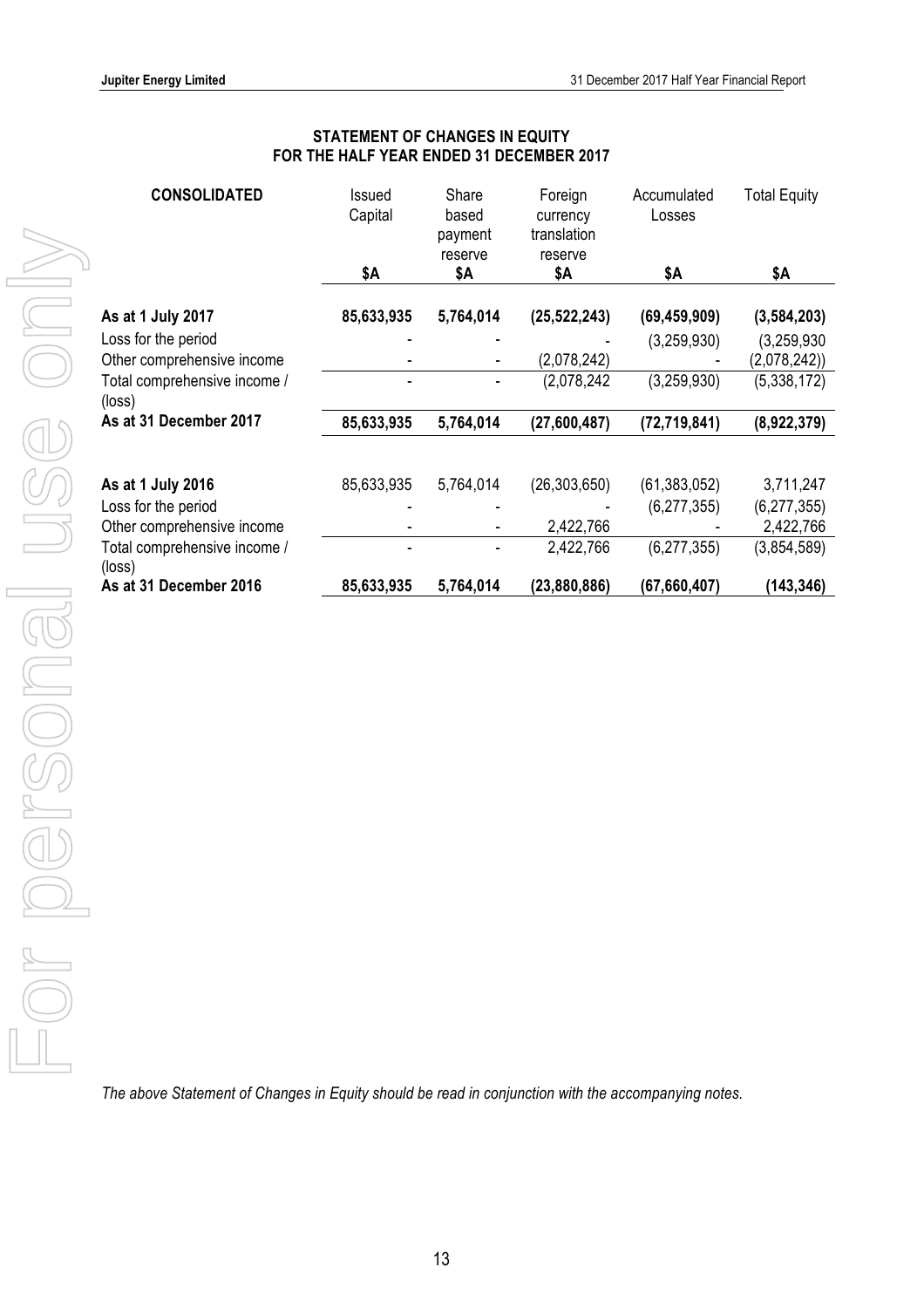### **STATEMENT OF CASH FLOWS FOR THE HALF YEAR ENDED 31 DECEMBER 2017**

|                                                      | <b>Consolidated Entity</b> |                     |
|------------------------------------------------------|----------------------------|---------------------|
|                                                      | 6 months to                | 6 months to         |
|                                                      | 31 December<br>2017        | 31 December<br>2016 |
|                                                      | <b>\$A</b>                 | \$Α                 |
| <b>Cash flows from operating activities</b>          |                            |                     |
| Receipts from customers                              | 1,206,919                  |                     |
| Payments to suppliers and employees                  | (976, 770)                 | (1,775,861)         |
| Interest received                                    | 9,189                      | 9,363               |
| Net cash used in operating activities                | 239,338                    | (1,766,498)         |
|                                                      |                            |                     |
| <b>Cash flows from investing activities</b>          |                            |                     |
| Payments for exploration and development expenditure | (536, 345)                 | (321, 074)          |
| Payments for plant and equipment                     | (420, 753)                 | (5,000)             |
| Net cash used in investing activities                | (957, 098)                 | (326, 074)          |
| <b>Cash flows from financing activities</b>          |                            |                     |
| Proceeds from unsecured loan                         | 1,266,843                  | 1,910,923           |
| Net cash provided by financing activities            | 1,266,843                  | 1,910,923           |
| Net decrease in cash held                            | 549,083                    | (181, 649)          |
| Cash at the beginning of the financial period        | 397,109                    | 663,446             |
|                                                      | (6, 445)                   | (9,039)             |
| Foreign exchange gain/(loss)                         |                            |                     |
| Cash at the end of the financial period              | 939,747                    | 472,758             |

*The above Statement of Cash Flows should be read in conjunction with the accompanying notes*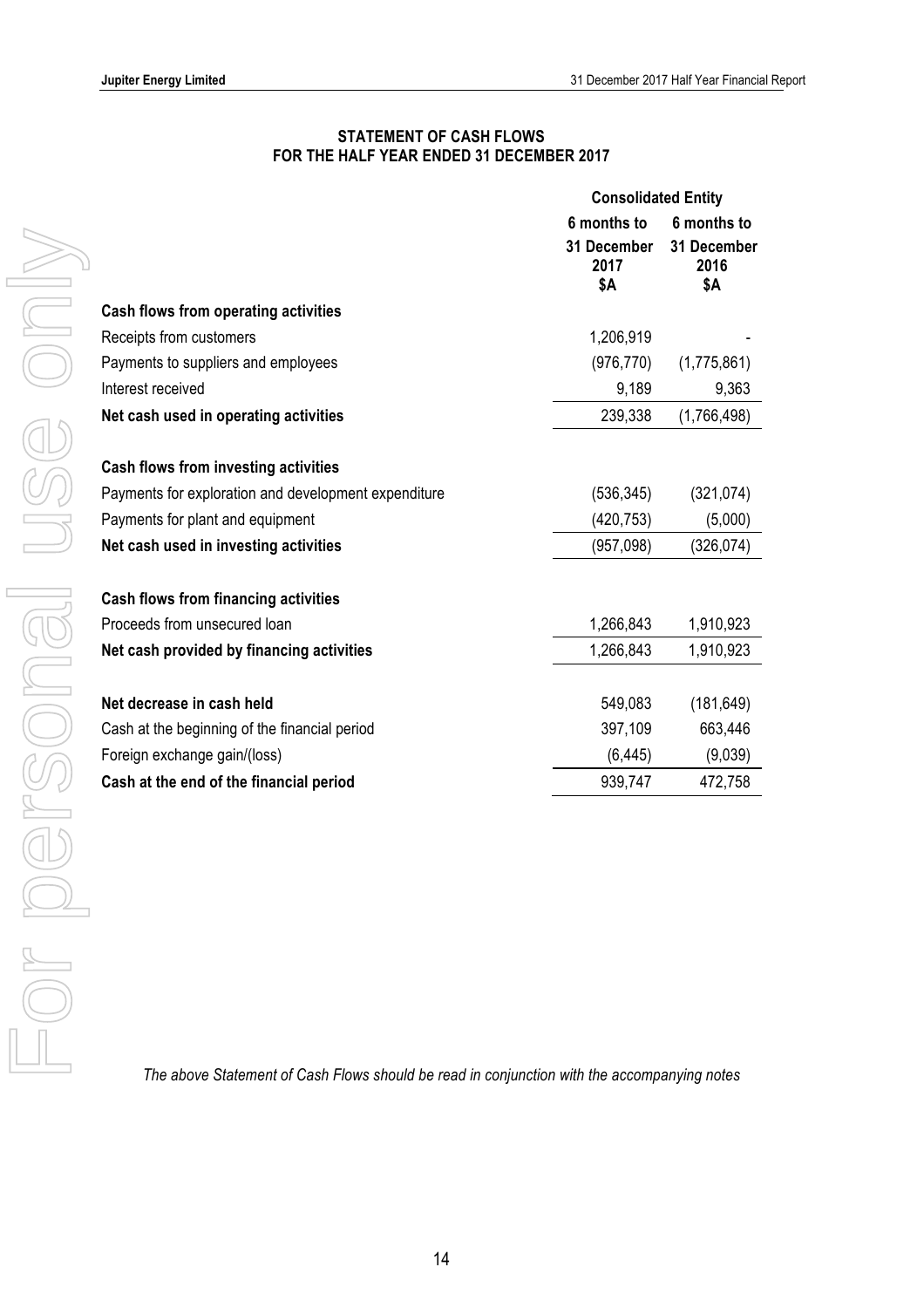### **NOTES TO THE FINANCIAL STATEMENT**

### **1. CORPORATE INFORMATION**

The half year financial report of Jupiter Energy Limited for the period 31 December 2017 was authorised for issue in accordance with a resolution of the Directors on 16 March 2018.

Jupiter Energy Limited is a company limited by shares that is incorporated and domiciled in Australia and whose shares are publicly listed and traded on Australian Securities Exchange and KASE, the Kazakh Stock Exchange. Jupiter Energy is a for profit entity.

The registered office is Ground Floor, 10 Outram Street, West Perth, Western Australia 6005.

### **2. BASIS OF PREPARATION AND ACCOUNTING POLICIES**

#### **(a) Basis of preparation**

This condensed financial report for the half-year ended 31 December 2017 has been prepared in accordance with AASB 134 *Interim Financial Reporting* and the *Corporations Act 2001.*

All monetary values are reported in Australian Dollar unless otherwise stated.

The half-year financial report does not include all notes of the type normally included within the annual financial report and therefore cannot be expected to provide as full an understanding of the financial performance, financial position and financing and investing activities of the consolidated entity as the full financial report.

It is recommended that the half-year financial report be read in conjunction with the annual report for the year ended 30 June 2017 and considered together with any public announcements made by Jupiter Energy Limited during the half-year ended 31 December 2017 and in the subsequent period to the date of this report in accordance with the continuous disclosure obligations of the ASX listing rules.

#### *Going Concern*

The consolidated financial statements have been prepared on a going concern basis with the Directors of the opinion that the Group can meet its obligations as and when they fall due.

As at 31 December 2017, the Group had a net liability position of (\$8,693,275) (30 June 2017: (\$3,584,203). However at 31 December 2017, the Group had a Framework Funding Agreement in place and at that time. At 31 December 2017, the Group had drawn down US\$1,027,898 (A\$1,315,710) (including accrued interest) meaning that a further \$US3,972,102(including accrued interest) (A\$5,084,290) was still available under this agreement.

Based on management forecasts, the Group has sufficient working capital, including its access to the remaining funding under the 2017 Funding Agreement. For the Group to carry out its 2018-2019 Work Program and develop Block 31 to the stage where export oil sales are being achieved and further development of the field is self-funding, the group will need to secure additional funding by September 2018. Funding options may include the further issue of new equity, reserve based debt, convertible debt or a combination of these and other funding instruments.

The Directors, after consultation with the major shareholders and debt providers, are confident of being able to raise the required capital, but note that financing has not been secured at the date of this report and that the recommencement of production is dependent on a recovery in the Kazakh domestic oil price which is in turn linked to an overall recovery in world oil prices. Should the Group not achieve the matters set out above, there is uncertainty whether the Group would continue as a going concern and therefore whether it would realise its assets and extinguish its liabilities in the normal course of business and at the amounts stated in the financial report. The financial report does not include adjustments relating to the recoverability or classification of the recorded assets amounts nor to the amounts or classification of liabilities that might be necessary should the Group not be able to continue as a going concern.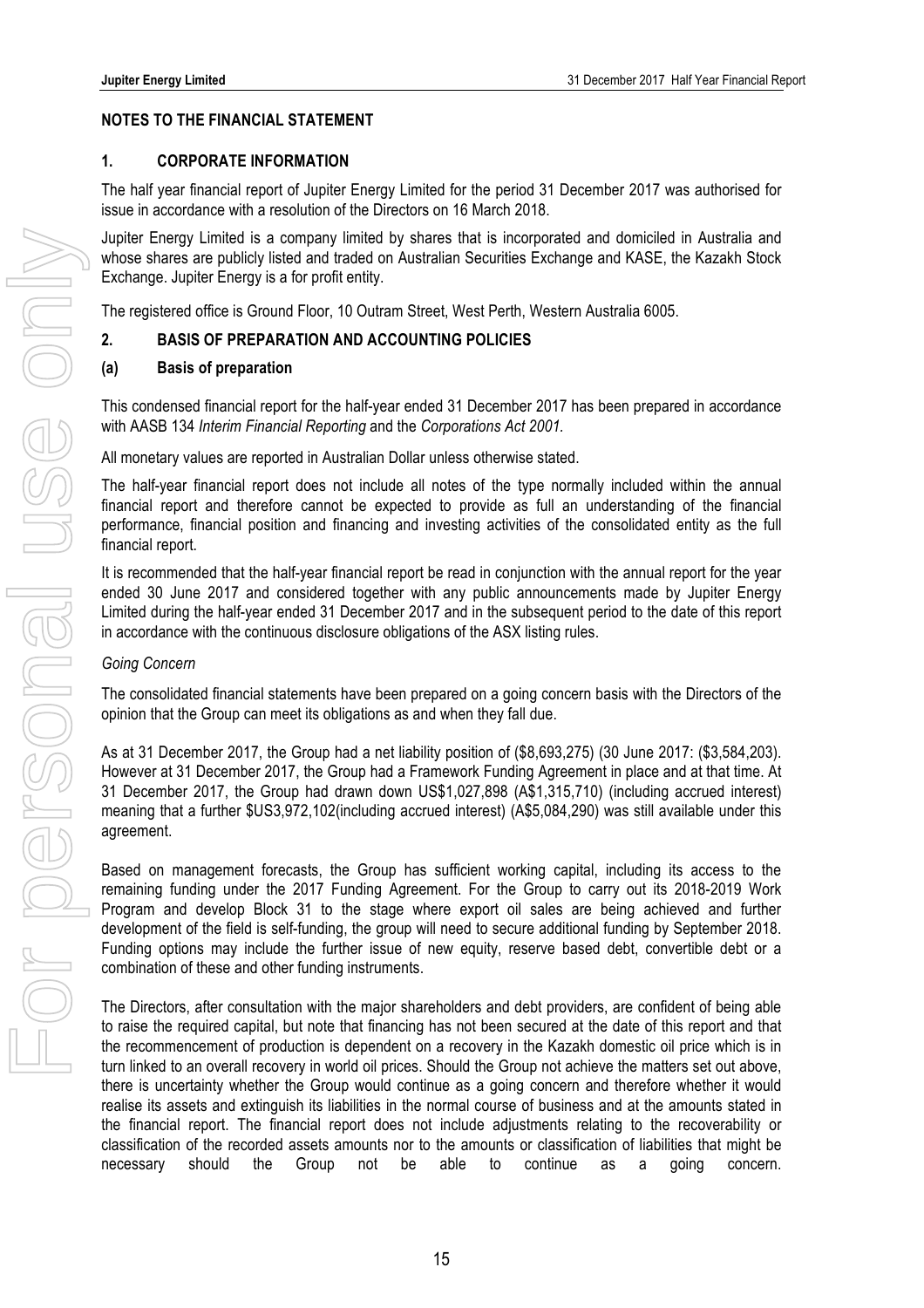### **2. BASIS OF PREPARATION AND ACCOUNTING POLICIES (CONTINUED)**

#### **(b) Accounting policies**

The accounting policies adopted in the preparation of the half year financial report are consistent with those followed in the preparation of the Group's financial statements for the year ended 30 June 2017. All new and amended accounting standards and interpretations effective 1 July 2017 have been adopted by the Group. The adoption of new standards and amendments from 1 July 2017 has not had a significant impact on the accounting policies of the Group.

The Group has not elected to early adopt any new standards or amendments that are issued but not yet effective.

#### **3. SEGMENT REPORTING**

The Consolidated Entity is exploring for oil and gas in Kazakhstan. Each activity has been aggregated as they have similar economic characteristics and are being conducted in one area of interest. The operations of the Consolidated Entity therefore present one operating segment under AASB 8 Operating Segments.

The accounting policies applied for internal reporting purposes are consistent with those applied in the preparation of the half year financial report.

#### **4. CASH AND CASH EQUIVALENTS**

|                                                                                                                    | <b>Consolidated Entity</b> |                            |
|--------------------------------------------------------------------------------------------------------------------|----------------------------|----------------------------|
|                                                                                                                    | 31 Dec 2017<br>\$Α         | 31 Dec 2016<br>\$Α         |
| For the purpose of the half year cash flow statement, cash and cash<br>equivalents are comprised of the following: |                            |                            |
| Cash at bank                                                                                                       | 939,747                    | 472,758                    |
|                                                                                                                    | 939,747                    | 472,758                    |
| 5.<br><b>EXPLORATION AND EVALUATION EXPENDITURE</b>                                                                |                            |                            |
|                                                                                                                    |                            | <b>Consolidated Entity</b> |
|                                                                                                                    | 31 Dec 2017<br>\$Α         | 30 June 2017<br>\$Α        |
| Exploration expenditure carried forward in respect of areas of interest in:                                        |                            |                            |
| Exploration and evaluation expenditure at cost                                                                     | 26,821,744                 | 29,930,249                 |
| Movements during the period                                                                                        |                            |                            |
| Balance at beginning of period                                                                                     | 29,930,249                 | 28,215,402                 |
| Expenditure incurred during the period                                                                             | 536,345                    | 1,099,755                  |
| Reclassification to oil and gas assets                                                                             | (2,392,773)                |                            |
| Foreign exchange translation                                                                                       | (1, 252, 187)              | 615,092                    |
| Balance at end of period                                                                                           | 26,821,744                 | 29,930,249                 |

Exploration and evaluation assets are capitalised on the basis that the Company continues to hold a current contract ("the Contract") for all areas of interests to which the capitalised costs relate.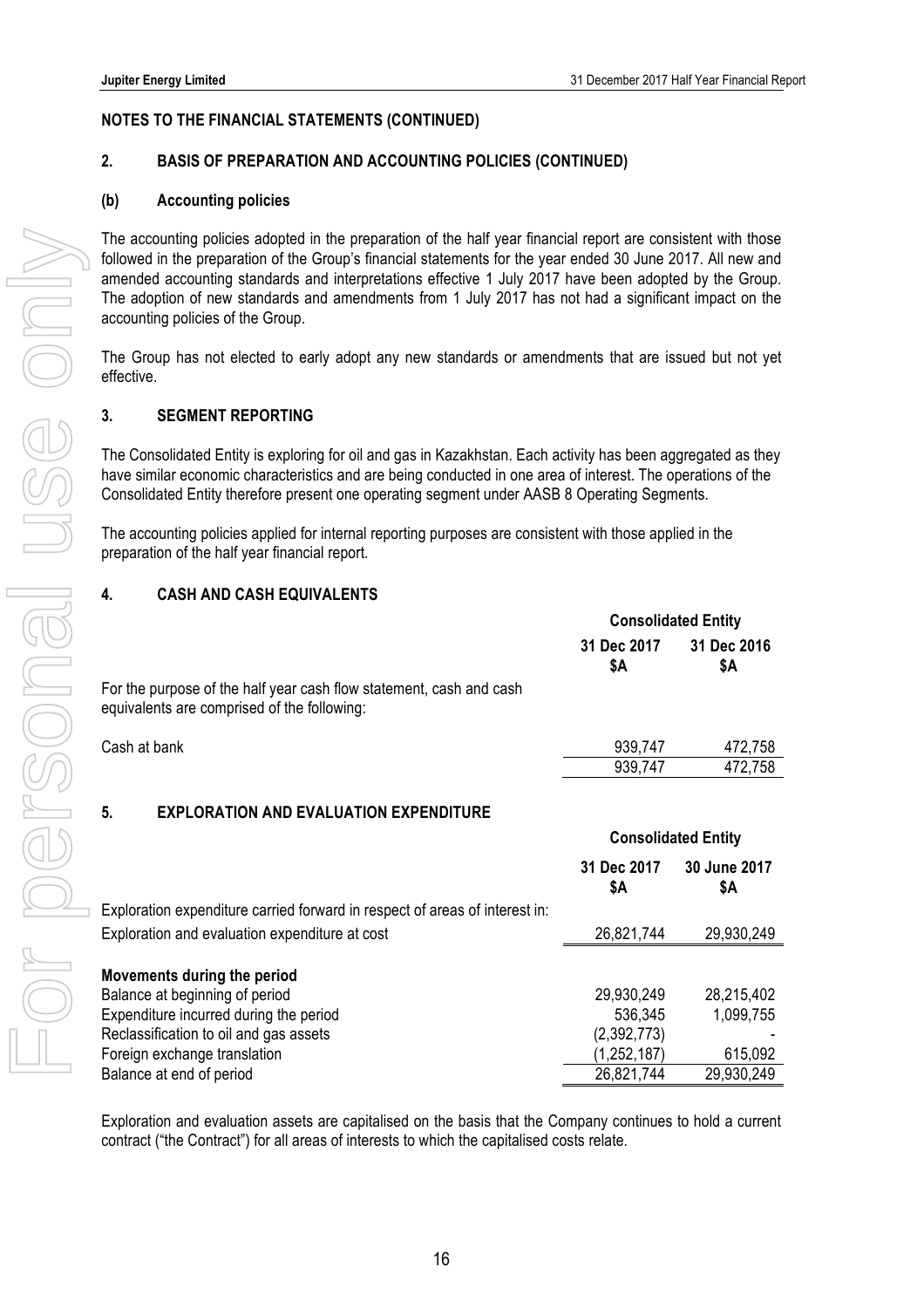### **6. OIL AND GAS PROPERTIES**

|                                                      | <b>Consolidated Entity</b> |                     |
|------------------------------------------------------|----------------------------|---------------------|
|                                                      | 31 Dec 2017<br>\$Α         | 30 June 2017<br>\$Α |
| Movements during the period                          |                            |                     |
| Balance at beginning of period - 1 July              | 15,112,180                 | 16,805,439          |
| Transfer from exploration and evaluation expenditure | 2,392,773                  |                     |
| Additions                                            |                            |                     |
| Net exchange differences                             | (671,005)                  | 135,630             |
| Balance at end of period                             | 16,833,948                 | 16,941,069          |
|                                                      |                            |                     |
| Depletion and impairment at beginning of period      | (1,828,889)                | (1,828,889)         |
| Charge for the period / year                         | (99,288)                   |                     |
| Depletion and impairment at end of period            | (1,928,177)                | (1,828,889)         |
|                                                      |                            |                     |
| Net book value at end of period                      | 16,734,660                 | 15,112,180          |
|                                                      |                            |                     |

### **7. TRADE AND OTHER PAYABLES**

|                  |                    | <b>Consolidated Entity</b> |  |
|------------------|--------------------|----------------------------|--|
|                  | 31 Dec 2017<br>\$Α | 30 June 2017<br>\$A        |  |
| Trade creditors  | 670,918            | 451,161                    |  |
| Accrued expenses | 603,330            | 426,198                    |  |
|                  | 1,274,248          | 877,359                    |  |

### **8.. UNEARNED REVENUE**

|                                                                             | <b>Consolidated Entity</b> |                     |
|-----------------------------------------------------------------------------|----------------------------|---------------------|
|                                                                             | 31 Dec 2017<br>\$Α         | 30 June 2017<br>\$A |
| Unearned Revenue                                                            | 528,929                    |                     |
|                                                                             | 528,929                    |                     |
| The unearned revenue refers to an amount received in advance for oil sales. |                            |                     |

### **9. OTHER FINANCIAL LIABILITIES**

|                              | <b>Consolidated Entity</b> |                     |
|------------------------------|----------------------------|---------------------|
|                              | 31 Dec 2017<br>\$A         | 30 June 2017<br>\$Α |
| <b>Non-Current</b>           |                            |                     |
| Promissory notes (unsecured) | 55,520,257                 | 42,936,226          |
|                              | 55,520,257                 | 42,936,226          |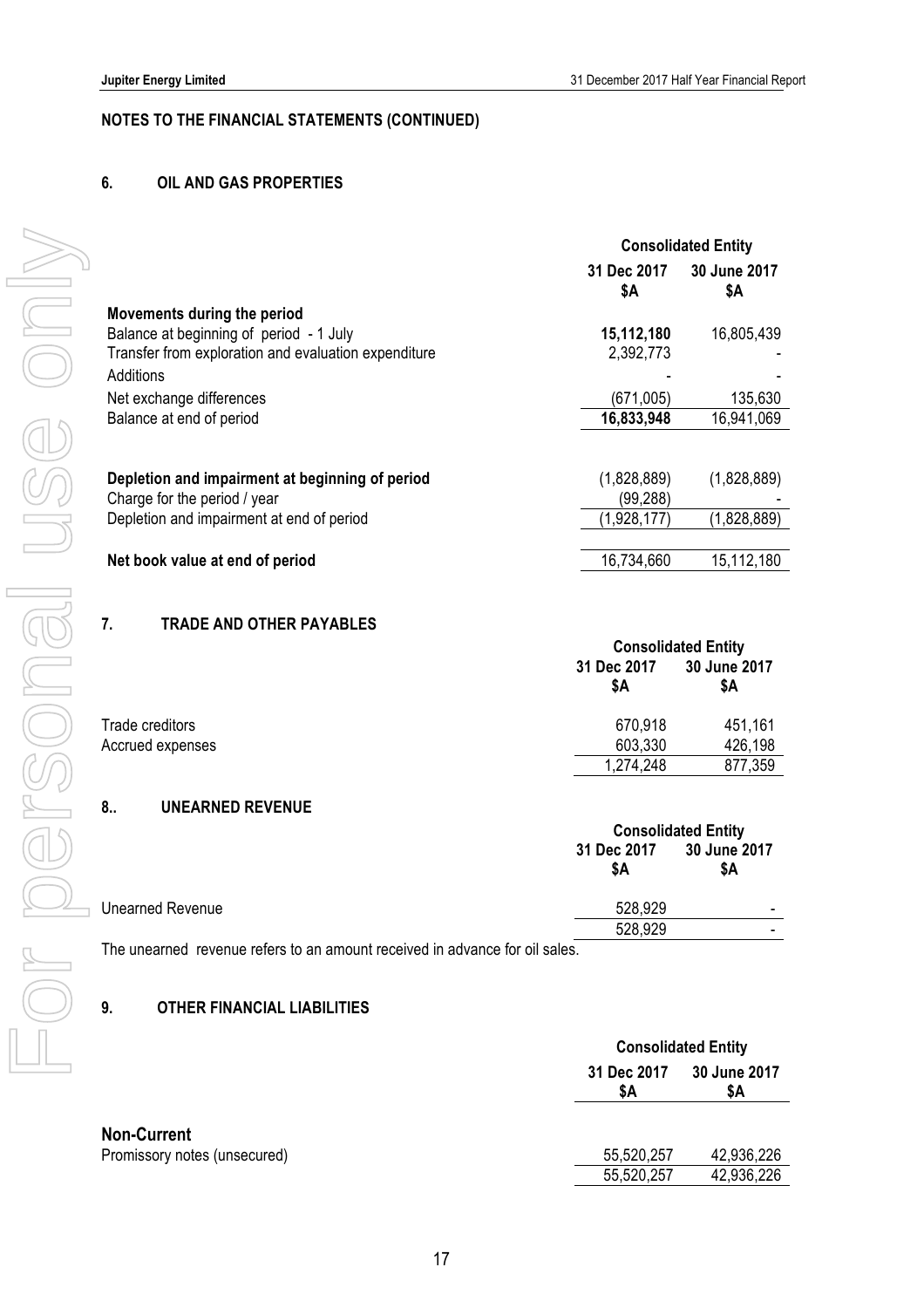### **Promissory Notes**

During the half year, The Group was granted a range of approvals that positioned it to return to domestic production. As a result, major shareholder and debtholder Waterford Petroleum Limited ("Waterford") and debt holder Midocean Holdings Limited ("Midocean") (together "the Lenders") agreed to provide up to a total of a further US\$5,000,000 (including accrued interest), in the amounts of up to US\$4,900,000 and US\$100,000, respectively under a new Funding Agreement signed on 28 July 2017 (the "2017 Funding Agreement").

The 2017 Funding Agreement is similar to the 2016 Funding Agreement with the addition of one new condition. This condition relates to the payment of a bonus to the Lenders should all or part of the permit area be sold during the term of the 2017 Funding Agreement.

A summary of the terms of the 2017 Funding Agreement is as follows:

- **Unsecured**
- Effective 31 July 2017
- Repayable on 31 July 2019 (or such later date agreed by the parties in writing) (the "Repayment Date")
- Interest rate of 15% pa
- Interest will accrue and be repayable with principal
- Lenders can elect to be repaid if there is a change of control in Jupiter Energy Limited or Jupiter Energy Pte Ltd or there is a change in control in contract 2275 covering the Block 31 Licence
- Bonus will be payable to the Lenders equivalent to 5% of the sale price of contract 2275 in the event that the contract is assigned, transferred or sold to a 3rd party during the period of the facility. No Liability has been recognized, as no sale agreement has been entered into.

As at 31 December 2017, the Company had drawn down \$US1,027,898 (\$A1,315,710) (including accrued interest) under the 2017 \$US5,000,000 (\$A6,400,000) Funding Agreement with Waterford. This meant a further \$US3,972,102 (\$A5,084,290) was still available under this funding agreement as at 31 December 2017.

### **10. CONTRIBUTED EQUITY**

|                       | 31 Dec 2017 | 30 June 2017 |
|-----------------------|-------------|--------------|
|                       | SΑ          | SΑ           |
| <b>Issued Capital</b> |             |              |
| Ordinary shares (a)   | 85,339,737  | 85,339,737   |
| Options (b)           | 294.198     | 294,198      |
|                       | 85,633,935  | 85,633,935   |

### **(a) Movements in ordinary share capital**

|                            | No.         | \$Α        |
|----------------------------|-------------|------------|
| Balance 30 June 2016       | 153,377,693 | 85,339,737 |
| Movement during the period |             |            |
| Balance 31 December 2016   | 153,377,693 | 85,339,737 |
| Balance 30 June 2017       | 153,377,693 | 85,339,737 |
| Movement during the period |             |            |
| Balance 31 December 2017   | 153,377,693 | 85,339,737 |